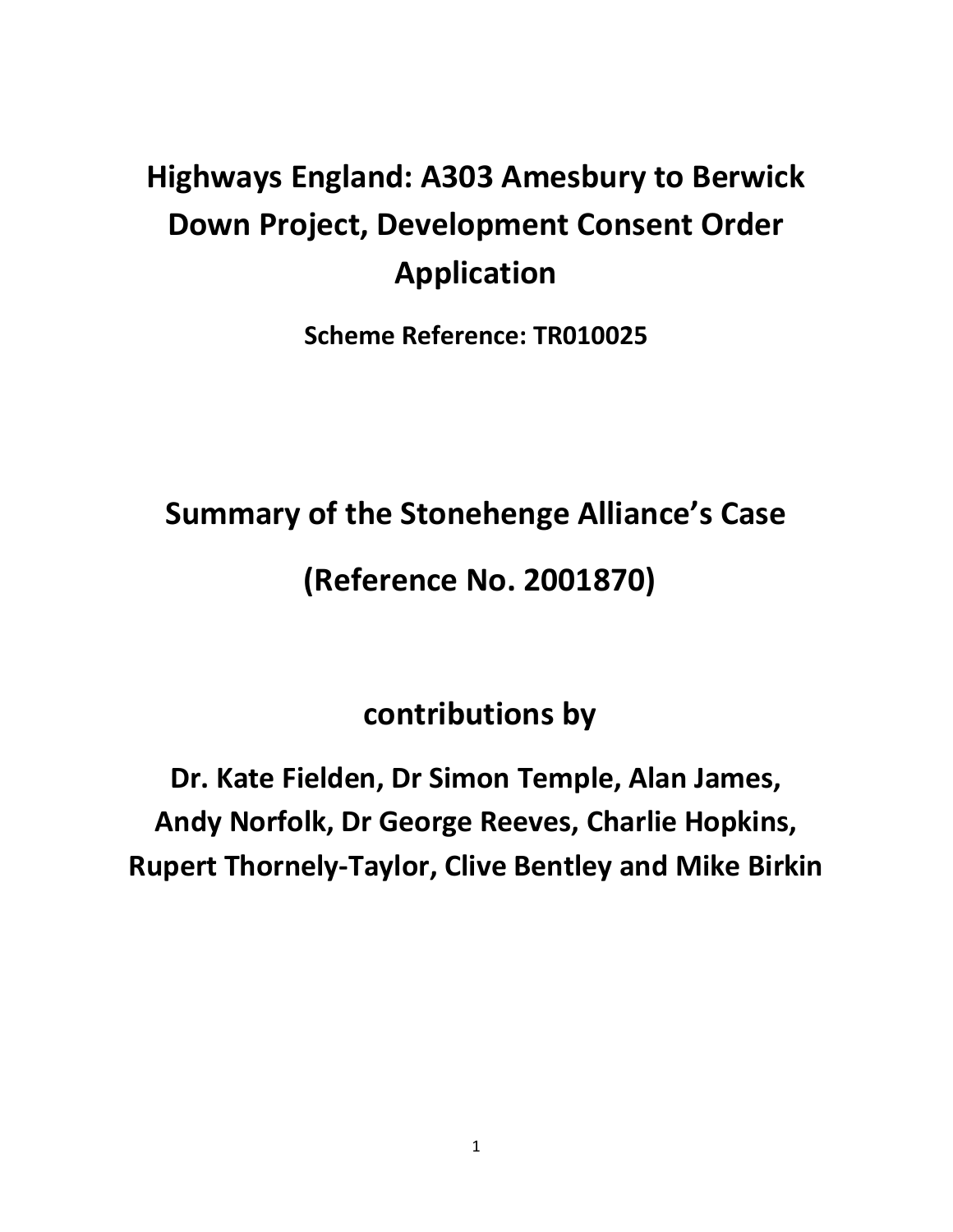### **Examination of the A303 Stonehenge Road Widening Scheme**

#### **Stonehenge Alliance's Summary of Case** 25 September 2019

#### **1. Introduction**

1.1. The Stonehenge Alliance has submitted Written Representations by specialists to the Examining Authority on the following issues:

Concerns about consultation on the Scheme Alternatives, planning policies, international obligations and legal considerations Heritage and the historic environment Traffic and transportation and value for money The cultural heritage value report Landscape and visual aspects of the landscape visibility impact assessment Flood risk, groundwater protection, geology and land contamination Biodiversity, biological environment and ecology Vibration effects **Tranquillity** Carbon impact

1.2. Our specialists made oral submissions at Issue Specific Hearings and provided written summaries of them. We have answered the Examining Authority's Written Questions as relevant and responded to Highways England's comments on our various submissions.

1.3. We find no reason to alter our case for objection to the Scheme as a result of matters raised and discussed at the Examination, both overall and on specific issues. Our principal outstanding concerns are set out below.

#### **2. Consultation**

2.1. Our evidence showed flawed consultation on the scheme, notably for the following reasons:

- lack of adequate options presented for consultation;
- lack of sufficient data for informed responses (e.g., on archaeology and ecology);
- misleading statements about the Scheme made repeatedly, saying incorrectly that it would protect and enhance the World Heritage Site (WHS) and preserve its outstanding universal value (OUV) for future generations; also that the A303 would be removed from the WHS;
- misleading images of the Scheme in promotional and consultation material;
- non-compliance with planning policy and World Heritage Convention obligations to preserve and protect the WHS;
- the large majority of respondents objected to the Scheme outright.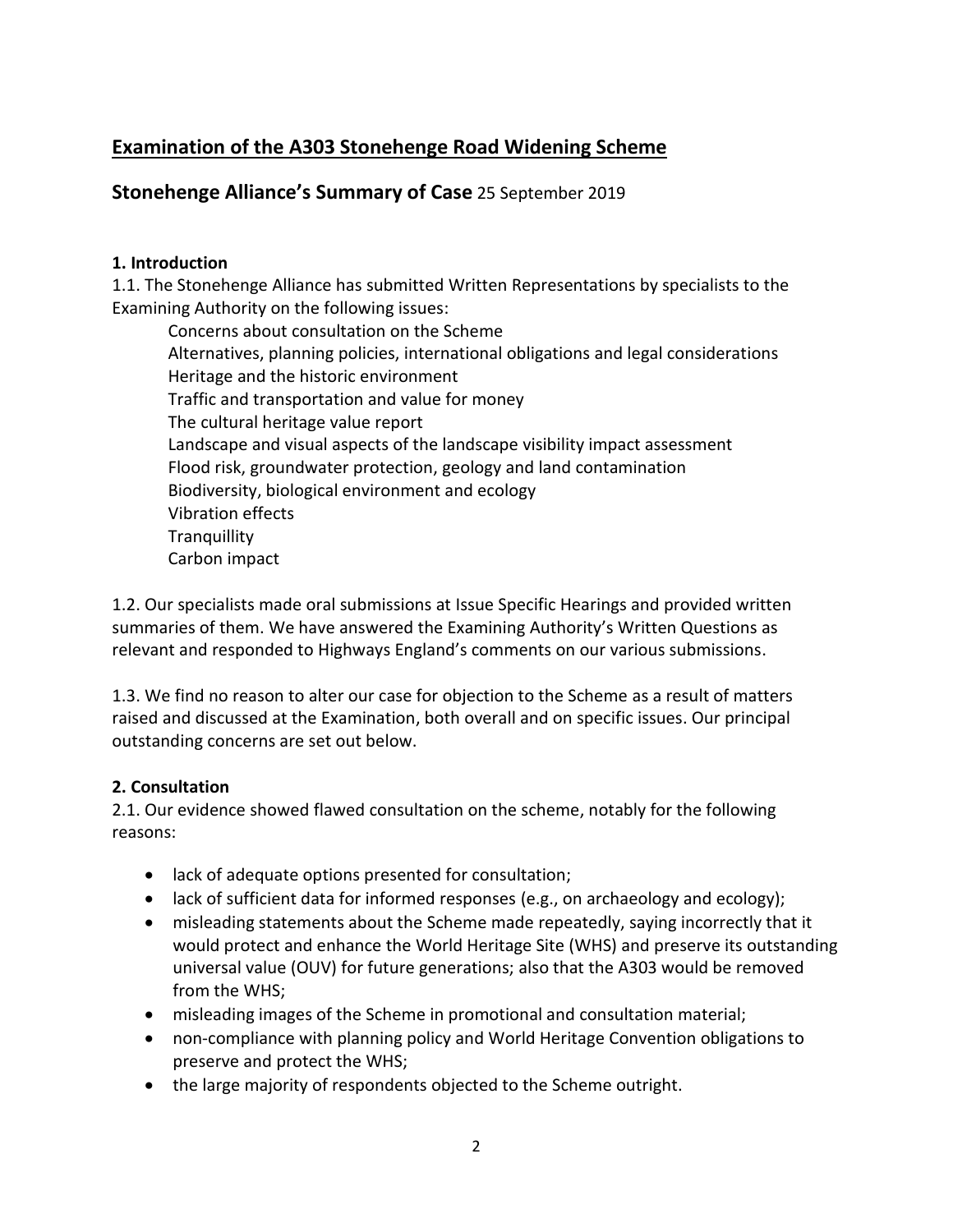#### **3. Alternatives, planning policies, international obligations and legal considerations**

3.1. Serious consideration was given only to a short tunnel Scheme said to be "affordable, achievable and value for money". The advice of UNESCO/ICOMOS advisory missions to seek a longer tunnel or a bypass to protect the WHS and its OUV has been disregarded.

3.2. Our Written Representation on Alternatives (REP2-134) was not specifically rebutted by Highways England. We listed local and national planning considerations with which the Scheme conflicts, including the absence of a Strategic Environmental Assessment (SEA); non-compliance with international obligations under EU Directives, the World Heritage and other European Conventions (*cf*. Planning Act 2008, S.104); and the UK Habitats Regulations.

#### **4. Heritage and the historic environment**

4.1. We highlighted the inadequacy of Highways England's Heritage Impact Assessment (HIA), noting that the impacts of the scheme on the WHS as a heritage asset of the highest significance, and its setting, had not been properly considered. We agree with UNESCO's World Heritage Committee's 2019 Decision that the Scheme would impact adversely on the OUV of the WHS (possibly warning that the WHS might lose its designation, should the Scheme go ahead).

4.2. We also agree with specialists in the archaeology of the WHS in objecting strongly to the inadequate methodologies proposed for archaeological investigation and mitigation ahead of Scheme construction; the impacts of major engineering on the archaeological landscape; and the lack of sufficient monitoring of groundwater at Blick Mead where damage to Mesolithic environmental evidence is feared.

#### **5. Traffic, Transportation and Value for Money**

5.1. The case for intervention presented by Highways England is weak. The evidence does not support their contention that the existing route suffers from high levels of congestion and journey time unreliability, except on a limited number of days – primarily summer weekends. Traffic volumes on the route have not increased significantly in the last 15 years and there is much uncertainty about whether, and by how much, they might grow in future. Evidence that conditions on the A303 are holding back economic growth is weak and is based – in part – on biased survey work.

5.2 The economic case for the project is particularly weak. According to Highways England, each £1.00 of expenditure generates £1.08 of benefits, compared to an average of more than £4.00 for all their major schemes. Nearly three-quarters of the total asserted benefits derive from the flawed cultural heritage valuation study (see below). The conventional transport economic benefits are low, confirming the weakness of the case for intervention. It is doubtful if they would be sufficient to exceed the costs, even without the expense of the proposed tunnel. The economic case seeks to value certain impacts of the project in monetary terms and it is therefore an important part – but only part – of the overall assessment of whether the benefits of the project exceed its negative impacts.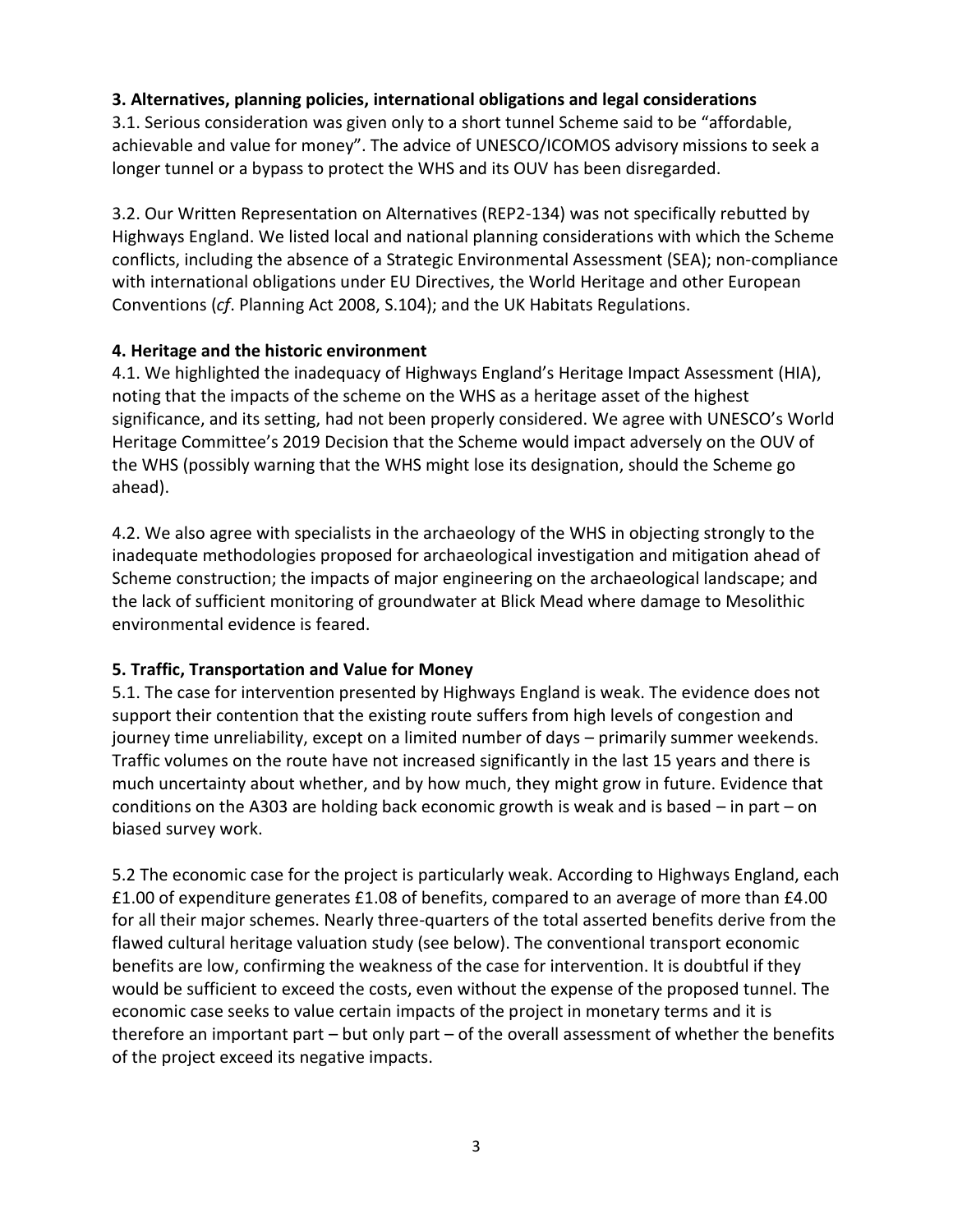5.3 The A303 Stonehenge project is one component of an overall programme to create a continuous Expressway between the M3 and M5 motorways. Yet Highways England have failed to provide a programme-level business case or Strategic Environmental Assessment. As evidence presented in the recent National Audit Office report indicated, there is great uncertainty about the business case.

#### **6. The cultural heritage value report**

6.1. Our critique of the Simetrica cultural heritage value assessment was wide-ranging across many detailed issues, but the core argument against its validity as a supporting document for the current Stonehenge tunnel scheme comes down to three related points:

- i. Used in the context of monetised benefits and costs, the Willingness To Pay (WTP) methodology is fallacious in that it invites a theoretical WTP valuation that never has to be paid to be set against real hard engineering and other costs in a Benefit Cost Ratio (BCR) evaluation. There is nothing in the Simetrica evaluation to suggest that the monetised benefit derived bears any resemblance to real-life values that people might assign.
- ii. The doubts over the validity of the WTP cultural heritage valuation are exacerbated because the economic viability of the tunnel scheme is so heavily dependent on the monetised cultural heritage benefit, which alone accounts for almost 75% of total scheme benefits in the BCR, and swings the scheme from hopelessly unviable to having a marginally positive BCR. The cultural heritage assessment is not a peripheral issue where a margin of error would make little difference to the outcome.
- iii. Worse still, almost 95% of the purported cultural heritage value is attributed to the 'general population' of the UK, who have never been in the vicinity of Stonehenge and are unlikely ever to be so, but who supposedly think it would be nice to hide the A303 from the stones and would be prepared to pay money for this to happen. This approach depends on almost 60% of the adult population of the UK giving on average £43 as their WTP for the scheme. No amount of methodological justification can convince that this is a realistic assessment. Doubts are further heightened by the fact, belatedly acknowledged by Highways England, that almost 25% of the total population of the UK as represented in the survey sample, live within 50 miles of Stonehenge.

6.2. The cultural heritage valuation does not merit the prominence it has in the overall scheme justification and should be treated with the caution it deserves.

#### **7. Landscape and visual aspects of the landscape visibility impact assessment**

7.1. The acknowledged "landscape without parallel" would be irreparably damaged by the Scheme and permanently altered in character. Contrary to established guidance, the applicant's Landscape and Visual Impact Assessment (LVIA) failed to take the WHS landscape with its interrelated monuments and sites properly into account, downplaying its significance to meet Scheme requirements. Landscape effects were incorrectly balanced to suggest that a tunnel in one part of the WHS could offset major impacts of deep cuttings, tunnel portals and highway interchanges affecting the WHS elsewhere.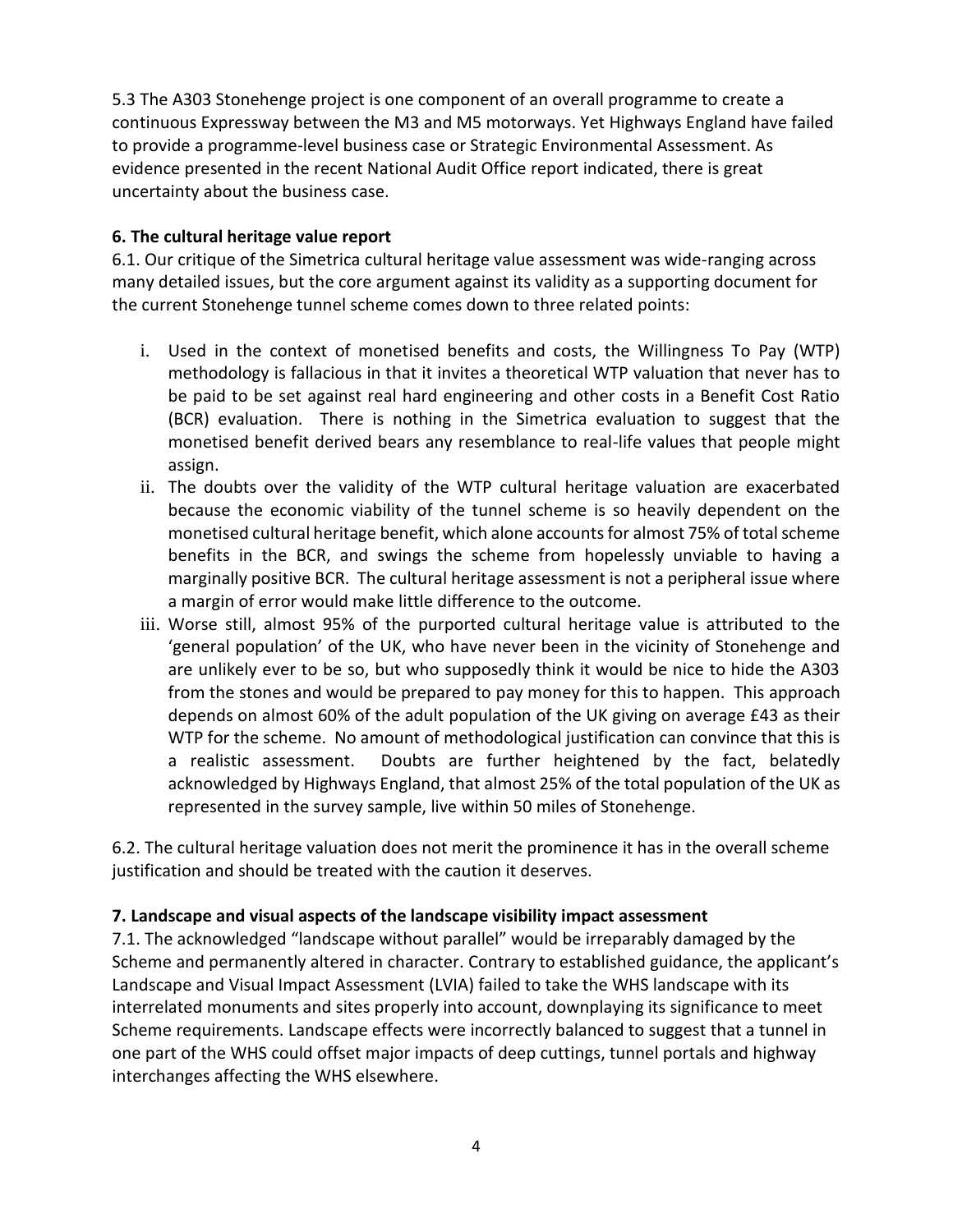7.2. Photomontages provided fail to give visualisations of the experience of people walking through the WHS on Scheme completion. Viewpoints are primarily focussed on public rights of way rather than on the impacts of the scheme on the WHS landscape and its monuments.

#### **8. Flood risk, groundwater protection, geology and land contamination**

8.1. The key areas of concern have been identified by our specialist as:

- Poorly understood fissured Chalk rock with potential solution effects, especially in the Phosphatic Chalk horizons with possible contamination of groundwater from grout used in tunnelling.
- Lack of accessible 3-D interpretations of combined geoscientific data from Site Investigation results.
- Refusal to release all available relevant published and unpublished drilling, geological, hydrogeological and geophysical data.
- Inappropriate and inadequate groundwater modelling, both in detail and in adequate depth and lateral extent, especially relevant to the scale, depth and detail of the proposed tunnel route.
- Lack of accurate and adequate predictions of future groundwater conditions and effects on springs, private and agricultural abstractions from boreholes and wells, and the River Avon Special Area of Conservation (SAC), especially if dewatering is necessary, and extensive grouting is required to stabilise both poor rock and invasive groundwater conditions during tunneling.

8.2. All the above major geological, hydrogeological and geotechnical "unknowns", could lead to very significant amounts of downtime, cost over-runs and significant contractual claims and escalating costs, if this project goes ahead.

#### **9. Biodiversity, biological environment and ecology**

9.1. Concerns remain about the impact of untreated A303 runoff via Blick Mead into the River Avon Special Area of Conservation (SAC) which is already over-polluted and over-abstracted. Furthermore, no firm assurance has been given that tunnel and cross-passage boring will not require some dewatering; nor is it certain that grouting ahead of and in association with the tunnel boring machine will not result in contamination of groundwater and the SAC. There is no assurance, to the legal standard required (beyond reasonable scientific doubt) that the SAC would not be adversely affected by the Scheme.

9.2. Measures to avoid disturbance of nesting, feeding and autumn gathering Stone Curlew during Scheme construction and operation (apparently including absence to date of formal agreements for provision of compensatory plots) have not been satisfactorily established; nor are proposed measures adequate to provide certainty beyond reasonable scientific doubt of no adverse effects, as required by the Habitats Regulations. Similarly, there is no certainty that measures proposed and not detailed for the protection of Great Bustard (the only UK breeding area for this Annex I protected species) will be effective.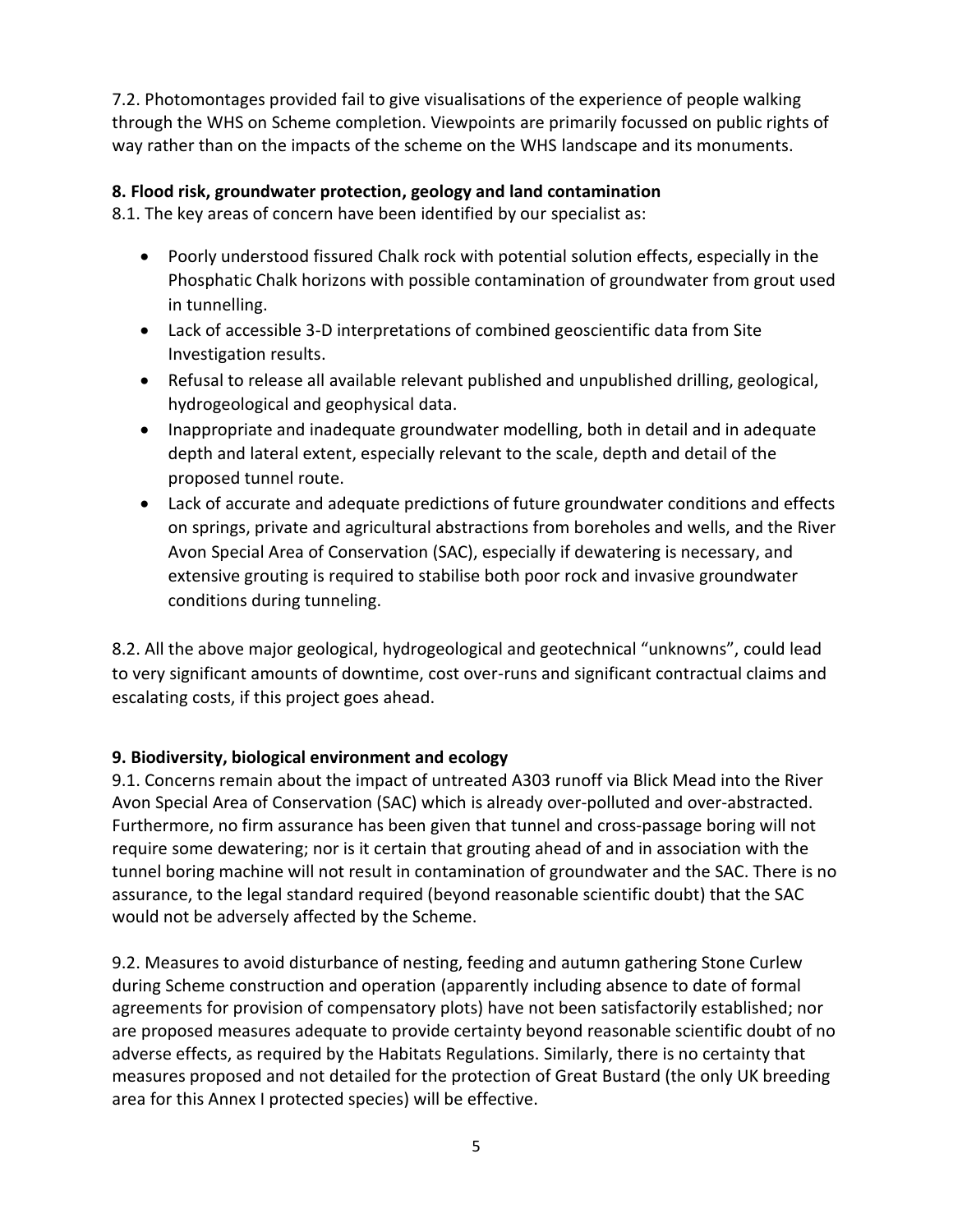#### **10. Vibration effects**

10.1. Despite repeated requests, Highways England has suggested no convincing monitoring method for vibration from the tunnel boring machine that might impact on archaeological remains; indeed, it is admitted that no such method exists. Furthermore, Highways England can provide no assurance that known and unknown archaeological remains above the tunnel can be adequately protected from the impacts of vibration and settlement. The risks are obvious, given the unstable geological conditions, including faults, fissures and voids in the bedrock.

#### **11. Tranquillity**

11.1. Highways England claims the Scheme would bring tranquillity to Stonehenge. However, its own evidence, as well as that of our acoustic specialist, shows that this would not occur, since visitor-numbers preclude a tranquil experience. While the tunnel would make part of the WHS more tranquil, other parts would be made less so, owing to tunnel portals, cuttings and interchanges.

#### **12. Carbon impact**

12.1. In their 2019 Progress Report to Parliament, the Committee on Climate Change stated that "UK action to curb greenhouse gas emissions is lagging far behind what is needed, even to meet previous, less stringent, emissions targets", and "Transport is now the highest-emitting sector and must be a key contributor towards the reductions in greenhouse gas emissions needed over the period to 2030."

12.2. Parliament and many local authorities have declared a Climate Emergency and a target for net zero emissions by 2050 has been put into legislation. The decision on the Stonehenge Scheme sits squarely within this frame. If built the extra speed and volume of traffic created would have a high carbon impact, assigned a negative value of £86 million by Highways England – very likely underpriced and in any case a substantial amount given that the total calculated economic benefit of the scheme amounts only to £102 million.

12.3. The applicant argues that the emissions from operation of the Scheme are acceptable because by itself they are only a very small percentage of the overall carbon budget. However, the approach of slicing up the road building programme into sufficiently small pieces so that each on its own appears to be of little account does not do justice to the response now required in a climate emergency. Given the scale of the transformation required, and the shortfall of existing policy levers to achieve it, we should no longer be committing billions to projects such as this that move us further away from the prospect of rapid emissions reduction and achievement of net zero.

#### **Conclusions**

The Stonehenge Alliance believes it has shown key elements of the A303 Scheme not to have been fully or properly presented from the start. Choice of the route was limited to a short tunnel through the WHS when other, less damaging options should have been included. The project appears to conflict with a number of UK policies and Regulations as well as European Conventions and Directives.

Considerable gaps remain in information on numerous crucial issues, such as geology and hydrogeology, ecology, and the heritage impact of the Scheme on the WHS and its setting.